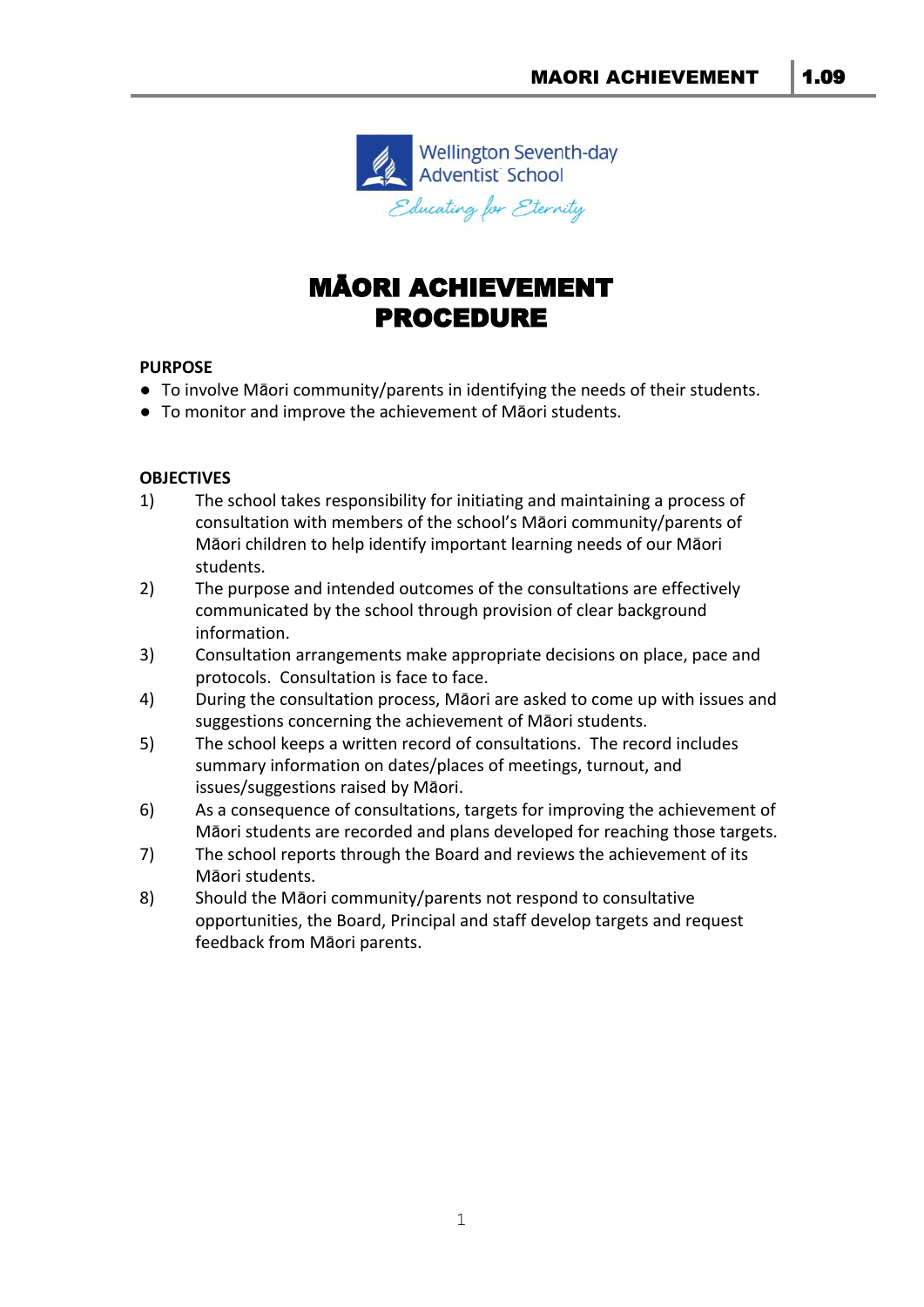#### **GUIDELINES:**

- 1. What is the school already doing for Māori achievement that can be built on to focus on further acceleration of learning?
- 2. What could be done differently so more Māori students could benefit?
- 3. What culture changes need to be made  $-e.g.$  developing new inquiry initiatives for students and whanau, self-motivation instead of relying on teachers to drive learning?
- 4. What relationship building is needed e.g. partnerships in learning with parents, whanau and iwi?
- 5. How can capability be built to support the focus on effective learning for Māori students?
- 6. What are we doing to accelerate progress so that a shift upwards in achievement is being made?

#### **Review Responsibility:** *Principal, DP & BOT PIC Maori*

#### **Date Confirmed: 6 August 2020**

**Principal:** *Karla Mitchell*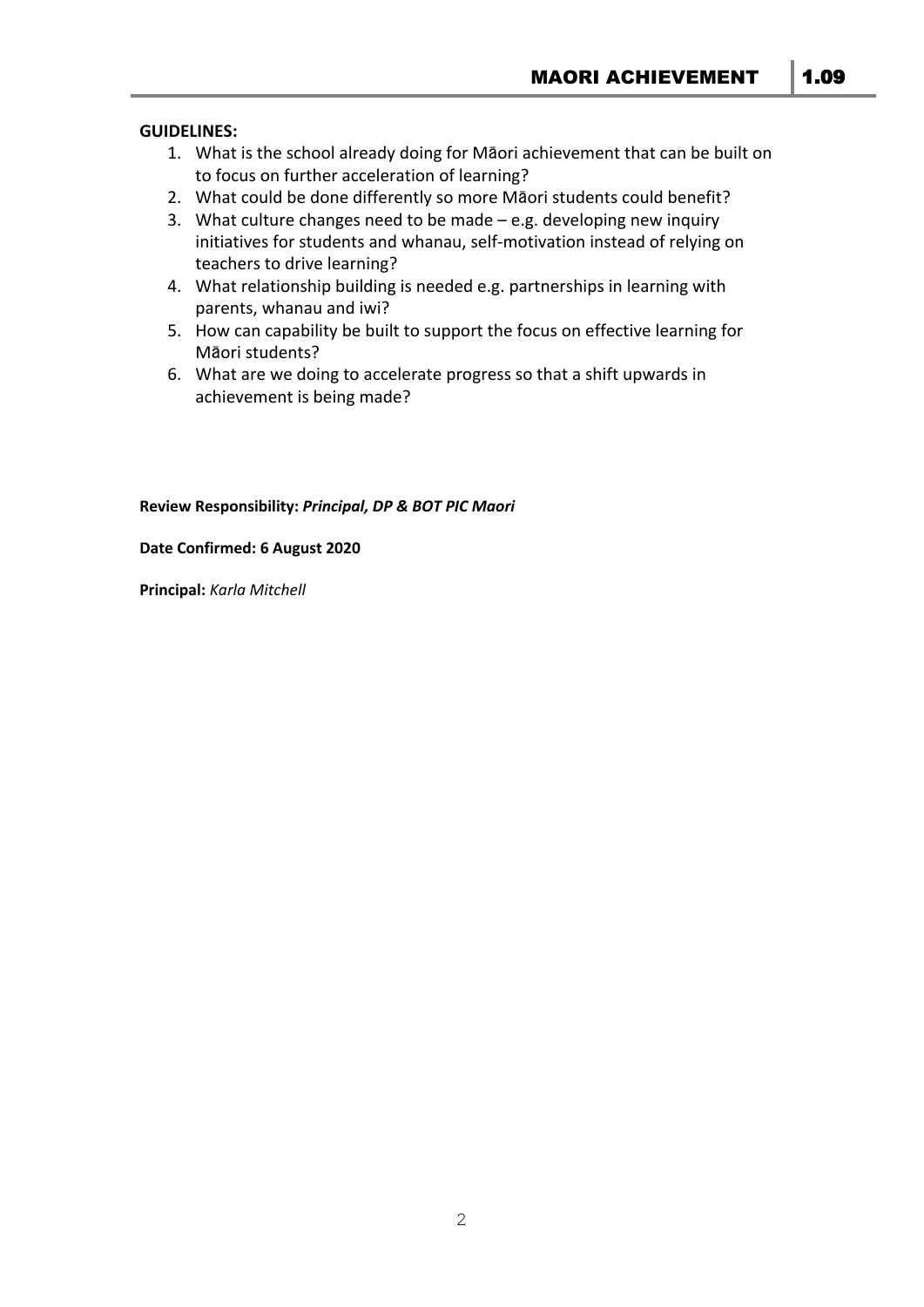

Date: …………………………… Meeting with: ………………………………………… 1. Are we meeting the needs of your child/ children at school?

2. Are there things we could do better?

3. How do you want your child's achievement reported?

4. Any comments and/or suggestions:

Parent(s)/caregiver(s) signature: ……………………………………

Teacher's signature: ....................................................